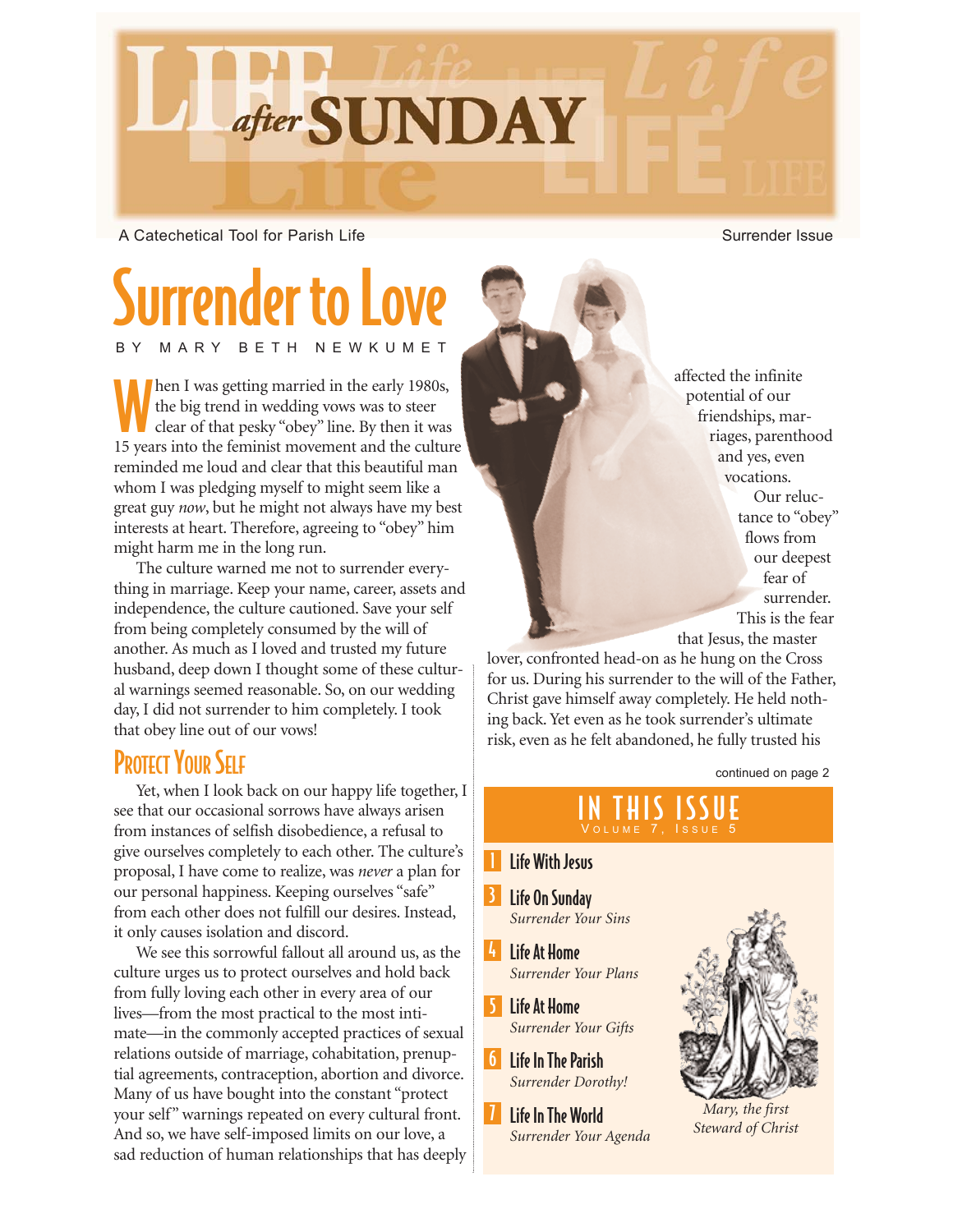

continued from page 1

Father's love. And the glory of his Father's plan for us was ultimately fulfilled in him.

#### ORIGINAL SURRENDER

Throughout Scripture, the perfect relationship between the Lord and his people has been compared to the original surrender of a man and woman to each other. Before the Fall, this was an unconditional surrender of hearts, minds, bodies and souls penetrated with the presence of God (Gn 2:24-25). It was a profound union of free obedience lived without fear, betrayal or destruction. Pope John Paul II calls this great nuptial mystery of love "the central theme of the whole of revelation, its central reality" *(General Audience 9/8/82)*. It is the great sign of how the Lord asks us to surrender to the fullness of his passionate love and intimacy.

Christ offers us a way to recover the experience of this same original surrender of love in the relationship between the redeemed Church—the spotless Bride—and her risen Bridegroom. The proposal that the Father offers to each one of us is this: if we surrender in this way to a life with Christ in his Church, we will be most fully ourselves—alive, in love and free capable of amazing union with other people. We will be able to share in the eternal surrender of love that makes up the most interior life of the Holy Trinity.

#### **THE SAME REALITY**

Yet, many Catholics prefer to keep their distance from this life. Why? Probably for the same reason they fear surrendering in their most intimate relationships. Deep down, they fear they will be consumed by the will of an Other. It is

no coincidence that our failure to surrender freely to each other in friendship and marriage is exactly mirrored by the way we hold back from fully giving ourselves to Christ in his Church. It is the same reality.

Yet, in either case, if we hold back, if we play it safe, we will never attain the fullness of infinite life and love that we so deeply desire. We will never be able to fully receive the love of the Lord through the people around us. This is the secret of the saints. They held nothing back. They surrendered everything, and then received everything in return.

"Losing oneself completely in a loving surrender to God, allowing one's own life to come to an end to make room for God's life, is the motive and principle of the religious life," said St. Teresa Benedicta of the Cross (Edith Stein). This is true no matter what our life's vocation.

## **THE DEEPEST ASSENT**

Surrender is the deepest assent. Although the Blessed Mother gave her complete "yes" at the Annunciation of the Incarnation, it became even more profound during her searing witness at the foot of the Cross. Without understanding the full promise of the Resurrection, Mary fully yielded to the will of the Father. She did not try to keep herself safe from experiencing the horrendous death of her Son. She stood rooted there in her sorrow and watched him give himself completely away in love to people who abhorred his presence and despised his Body.

The Lord and his Mother understand our fears about full surrender. But they have gone there before us in the most uncon-

ditional surrender the world has ever known! Today, Christ's living presence in all the tabernacles of the world assures us of the glorious, happy ending for which we are all destined. Only full surrender leads to the redemption of our union with the Lord and each other. Only full surrender can achieve the ecstatic, eternal happiness that will satisfy our every desire. ❖

# Life After Sunday

#### **President**

John M. Capobianco

Vice President Mary Beth Newkumet

Executive Assistant Jessica K. Love

Theological Advisor Msgr. Lorenzo Albacete

Life After Sunday is a catechetical tool for parish life created by Lumen Catechetical Consultants, Inc., a 501(C)3 notfor-profit educational consulting firm that helps Catholic organizations communicate a life with Christ lived fully through his Church. @ Copyright 2000, 2002. May not be reproduced without permission granted.

#### **Lumen Catechetical Consultants, Inc.**

P.O. Box 1761 Silver Spring, MD 20915 1-800-473-7980 or 301-593-1066 Fax: 301-593-1689 www.lifeaftersunday.com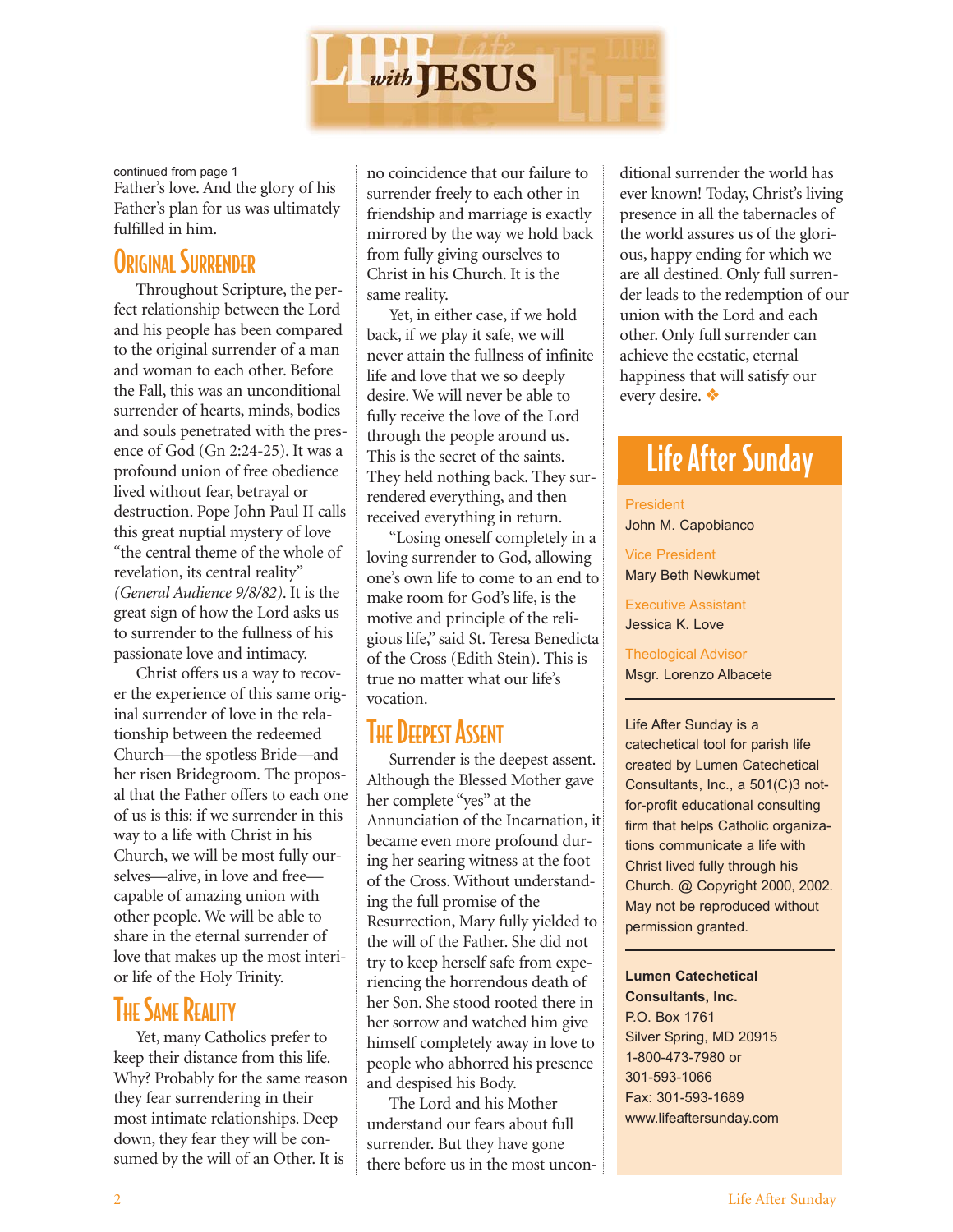

# Surrender Your Sins

t Mass on Sunday, we cele<br>Jesus Christ's complete su<br>der of life and love on the t Mass on Sunday, we celebrate Jesus Christ's complete surren-Cross. Yet, how often do we fail to give him our own sins to include in this sacrifice? Sadly, many of us come to Mass refusing to acknowledge our desper-

ate need for the Lord's mercy. If we habitually bypass the Sacrament of Reconciliation, we miss out on the fullness of life that the Lord offers.

This is curious, since so many

Catholics follow the culture's recommendations to surrender their interior pain and guilt through therapy, conversations with family and friends, and now even television talk shows. Yet, the Lord of heaven and earth offers us so much more! Through the person of the priest, Jesus Christ gives us the opportunity for true confession, complete absolution and healing penance. He provides us with sanctifying grace to help us on our pilgrim journey. He offers us the fullness of the Father's

mercy and love so we can become participants in his divine life.

#### BOUNDLESS MERCY

What does Reconciliation have to do with the Mass? The Father's boundless mercy flows from the

continuing offer of sacrifice by his Son. This is why the Sacrament of Reconciliation could not be instituted by Christ until after he rose from the dead (Jn 20:23). Only *after* the completion of Christ's uncondi-

tional surrender could we be saved from our sins.

If you are not getting a lot out of your experience at Mass, try going first to the Sacrament of surrender. None of us can fully receive everything the Lord offers on Sunday unless we come in a state of grace. How do we interiorly surrender to the Lord in the liturgy? Through the Word and the Eucharist, we allow him to penetrate both our brightest and our darkest places, including our

# Surrender in Purgatory

People who were not able to fully surrender their entire selves to the Lord during this life still have this opportunity after death—but only with the assistance  $\blacksquare$  ing this life still have this opportunity after death—but only with the assistance of our prayers, Masses and good works on their behalf. Remember the beloved dead in your communion on Sunday. Offer up your prayers, sufferings and joys for them. The Church teaches that although the souls of the faithful departed can pray for us, they cannot pray for themselves. To reach the fulfillment of heaven, they are completely dependent on our generosity. ❖

# Getting There

**IT** he other day I was speaking with Silvia, a 42-year old Catholic lady who, without my prompting, joyfully recounted a recent discovery she made while reading concerning prayer. What was this find? Prayer is the process of abandoning ourselves to God. Silvia's enthusiasm for this fresh realization was contagious and made me stop to consider this insight. Prayer is abandoning ourselves to the Lord and his plan for us. This assertion may seem "old hat" by now to many who live their faith by talking daily with the Creator, frequenting the sacraments and performing acts of charity and penance. But for Silvia, it was novel and inspiring. Undoubtedly, it's a truth that bears repeating.

An outstanding example of true abandonment is the Messiah in the Garden of Gethsemane. Aware of what awaited Him, his surrender to the Father was genuine and tangible. 'My Father, if it is possible, let this cup pass me by; yet, not as I will, but as you will' (Matt. 26:39). The longawaited Redeemer lived the Providence of his beloved Father. The Lord asks nothing less from us.

Only God himself knows the marvelous things that will happen when we readily and cheerfully yield to him, giving him 'permission' to use us in showing his children the path to life. ❖

> — Rev. Charles M. Mangan Rome, Italy

grievances, our hard hearts, our most sinful nature. We allow him to bring himself everywhere within us by surrendering everything to him, in the same way that he surrendered his humanity—on behalf of each one of us—to the Father at Calvary. ❖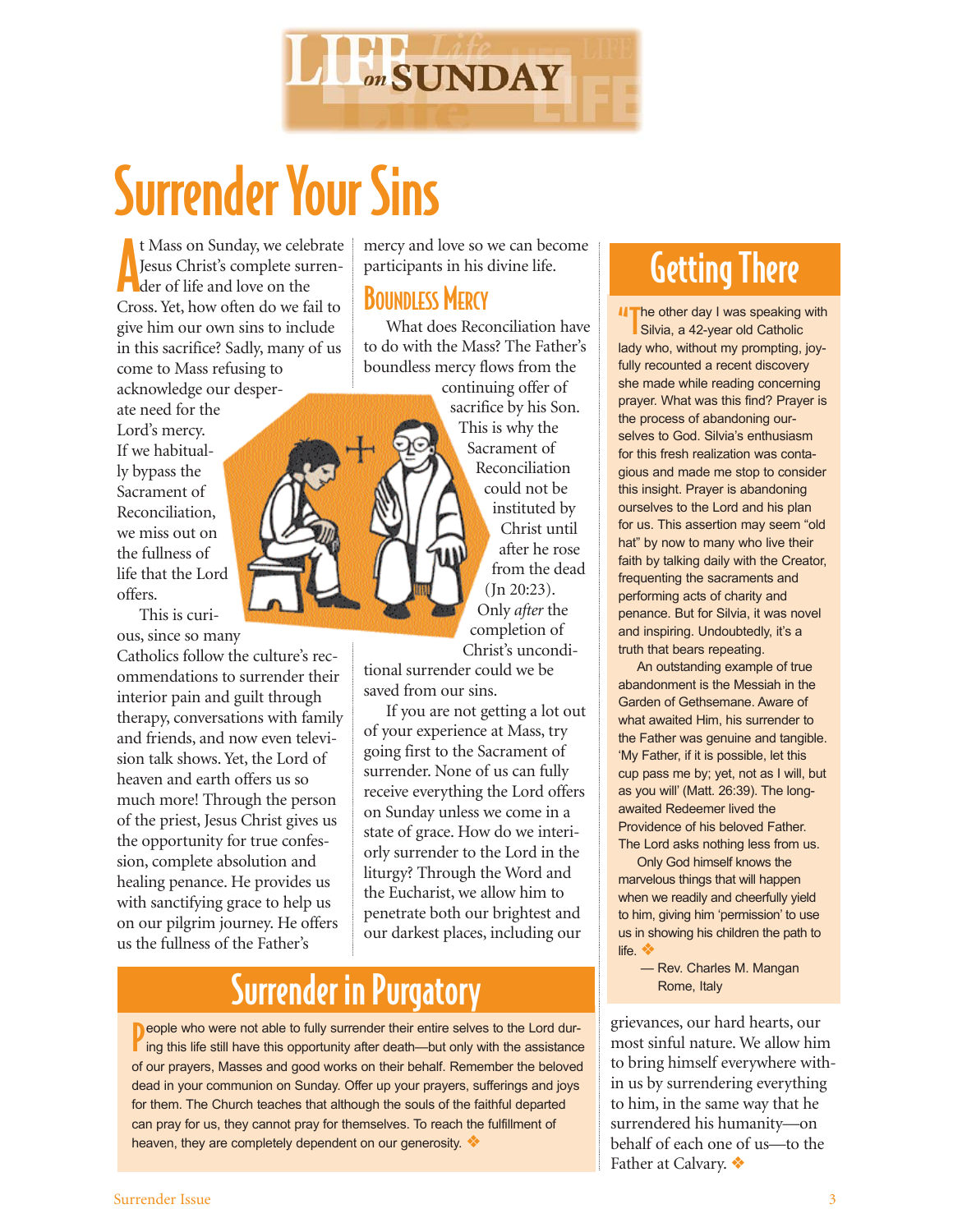

# Surrender Your Plans

W surrender? Isn't it cruel to give us freedom, give us a taste of autonomy, let us form the illusion of constructing our own life, our own plans, only to ask us voluntarily to hand it all back to him? What kind of Creator is playing this game? The answer, of course, according to St. John's Gospel is a God who is Love, and he's not just playing the game, he's mastered the game of being a stunning lover. Now this answer may seem trite to those who coasted through unconvincing religion classes answering "love" to every question asked (and acing the tests!). Yet the Lord's desire for our full surrender is anything but trite and unsatisfying. He asks us to surrender—to follow his path of love—because *he has surrendered to us first*.

## **THE GIVER OF LIFE SURRENDERS**

This is enormously important if we are to cling to and draw strength from our faith in the midst of life's most intimate difficulties, failures and disappointments. The first time I really noticed and appreciated the depth of God's surrender to each one of us was when I witnessed the birth of my firstborn child. The moment our daughter, Gabrielle, was born I was filled with a sense of awe. I'm sure this is a basic parenting instinct, the reason young parents begin to take religion more seriously after recognizing and receiving such a precious gift of life.

Like most fathers, I was

stunned witnessing the birth event. Humbled by the courage and strength of her mother, powerless to really ease her pain, I wondered what would be my plan to take good care of this woman and this little girl. After a rather harrowing delivery, with her little head still cone shaped and forceps marks still on her cheek, this 10 minute old newborn really appeared to fix her

gaze for the first time on her father. She did not cry. She remained amazingly calm and alert as I looked down at her lying on the cleaning

table. She followed my head to her side, as I took out my camera and snapped her picture. As she calmly looked back at me, I could not help but think "My God, what have you done? You have surrendered to me, your most precious creation. How could you possibly trust me with such an amazing treasure? You are truly the most generous 'Giver of Life'." Astonished by the fix of her gaze, (she, too, was probably thinking, "My God, what have you done!") I couldn't help but think how easy it would be to mess this up. What plan could be fool proof? How could I ensure the safety and happiness of this child and her mother? Of course, I knew I couldn't guarantee anything. But I really wanted this. While my will was strong, I realized my plans were inadequate for such a precious surrender.

## PRAYER OF SURRENDER

B Y J O H N M. C A P O B I A N C O **I I I** will seek to maintain a strict to that a strict to that the strict of God desires our stunned witnessing the birth indifference to whatever happy or unhappy events my Beloved may allow to befall me. I will try to overcome any feelings of disappointment, seeking rather to see, with my spirit, the wise hand of God at work, directing everything to my best interests. More and more I shall be assured of my own lack of understanding, my own impudence in wanting to pass judgment on God's way of doing things, happen what may. If anything seems heavy and hard to bear, I will redouble my confidence in my Beloved, my abandonment to Him; I will seek absolute repose within His Sacred Heart. Come what may, I will close my eyes to the mere events, lest I take my gaze away from the Heart of Jesus." –St. Frances Cabrini ❖

## LET GO OF THE PLAN

What did my feeble plans mean to such a generous Giver? It seemed he wanted so much more. In reality, he wanted me, all of me. He surrendered to me the gift of life. He gave me my will. He gave me my freedom. Now he wanted a response. "We have to learn therefore to have a will of our own and then to surrender it," says Adrienne Von Speyr. "To make plans and while doing so, let go of the plan. The ultimate meaning is found, not in the plan, but in the obedience." Suddenly marriage, parenthood, the purpose of my life and the surrender of life took on a clarity that I had not known before. The meaning of obedience to his will changed from something to be avoided to something to be embraced. As I left the hospital that night, I wondered about

continued on page 8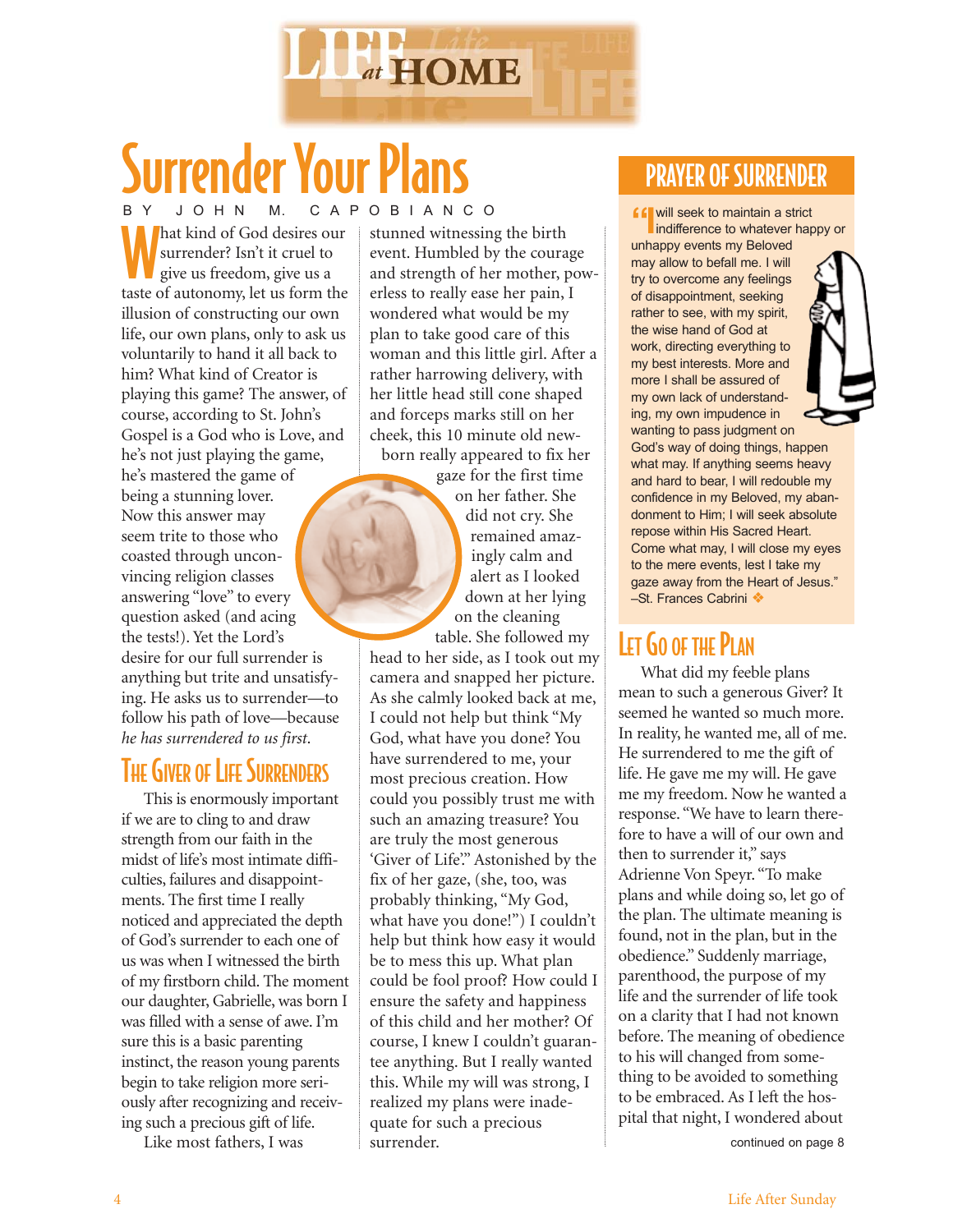# Surrender Your Gifts

Several years ago, I visited a country in the Caribbean where most of the populaeveral years ago, I visited a country in the Caribbean tion was extremely poor. During a drive through the countryside one evening, I saw people sitting on broken-down porches laughing and visiting with their neighbors. They had no air conditioning or televisions to keep them inside. All they had was each other.

Mother Teresa of Calcutta said that people who are materially poor have much to teach the rest of us. Since they have so little, everything they receive is considered a gift. Those of us who are more materially wealthy tend to think the things we have are due to our own initiative, intelligence, and hard work.

#### YES AND NO

Yes, we cooperate with the Lord in using our attributes, but no, we did not give these things to ourselves! Everything we have and are has been given to us by Someone else.

The Scriptures are very clear on how we are to act in the face of this reality: we are called to be stewards of the Lord's most personal gifts. This includes our

#### Self-Surrender

If souls, who are feeble and as<br>imperfect as I, could feel as I feel, no one would despair of reaching the summit of the mountain of love. Jesus, indeed, does not demand great deeds, but only self-surrender and gratitude. O my Beloved, I offer myself to You, that You may perfectly accomplish in me Your holy designs, and I will not allow anything created to be an obstacle to their accomplishment." — St. Therese of Liseiux ◆



personalities, talents, attributes, material and spiritual wealth. A steward is a disciple of Jesus Christ who "receives God's gifts gratefully, cherishes and tends them in a responsible and accountable manner, shares them in justice and love with others, and returns them with increase to the Lord," wrote the U.S. bishops in their important 1993 pastoral letter, *Stewardship: A Disciple's Response*.

The Lord certainly wants us to steward our gifts to take care of our families, but he asks us not to think of everything we have as "mine." Rather, it should be recognized as "ours"–ours and the Lord's. What can we do personally to steward "our" gifts? Where does the Lord need us to utilize the gifts he has given to us alone for the sake of his Kingdom?

#### **THE SAINTS SHOW THE WAY**

The saints were simply disciples of Christ who gave everything they were and had back to the One who had given it to them in the first place. In their spiritual poverty, they recognized their utter dependence on the Lord. Some had leadership abilities

meant to be utilized out in the world, others were given very little "worldly" abilities and stewarded that emptiness into a life of quiet contemplation. Some saints were excellent administrators; others were given great gifts in the arts. Some were called to marriage; others to the religious life. Some had many material goods to use for building up the Kingdom; others were both spiritually and materially poor.

In every case, the saints understood their place in the relationship with the One who gives everything. "All that I am and all that I possess, You have given me," said St. Ignatius Loyola, "I surrender it all to You to be disposed of according to your will." This is the posture of surrender we must try to cultivate in our homes. When we see everything as gift, it is easier to let go, share and welcome the accompanying increase as a further sign of the Lord's love and providence. ❖

#### GETTING THERE

S tewarding our gifts is a way of look-<br>Sing at our entire life with Christ. It is tewarding our gifts is a way of lookan important response to the graces that have been poured out upon the whole Church during the great Jubilee Year 2000. "I am convinced that if we can make stewardship part of our faith life we can truly change the world," says Bishop John J. McRaith of the Diocese of Owensboro, Kentucky. "We can make this a much better place in which to live—not just for us, but for everyone. I am convinced of this because I am convinced that it will attack the selfishness that besets all of us. It turns the mine to ours; it turns self to others. It turns us from just loving ourselves to loving others as Jesus loves them."❖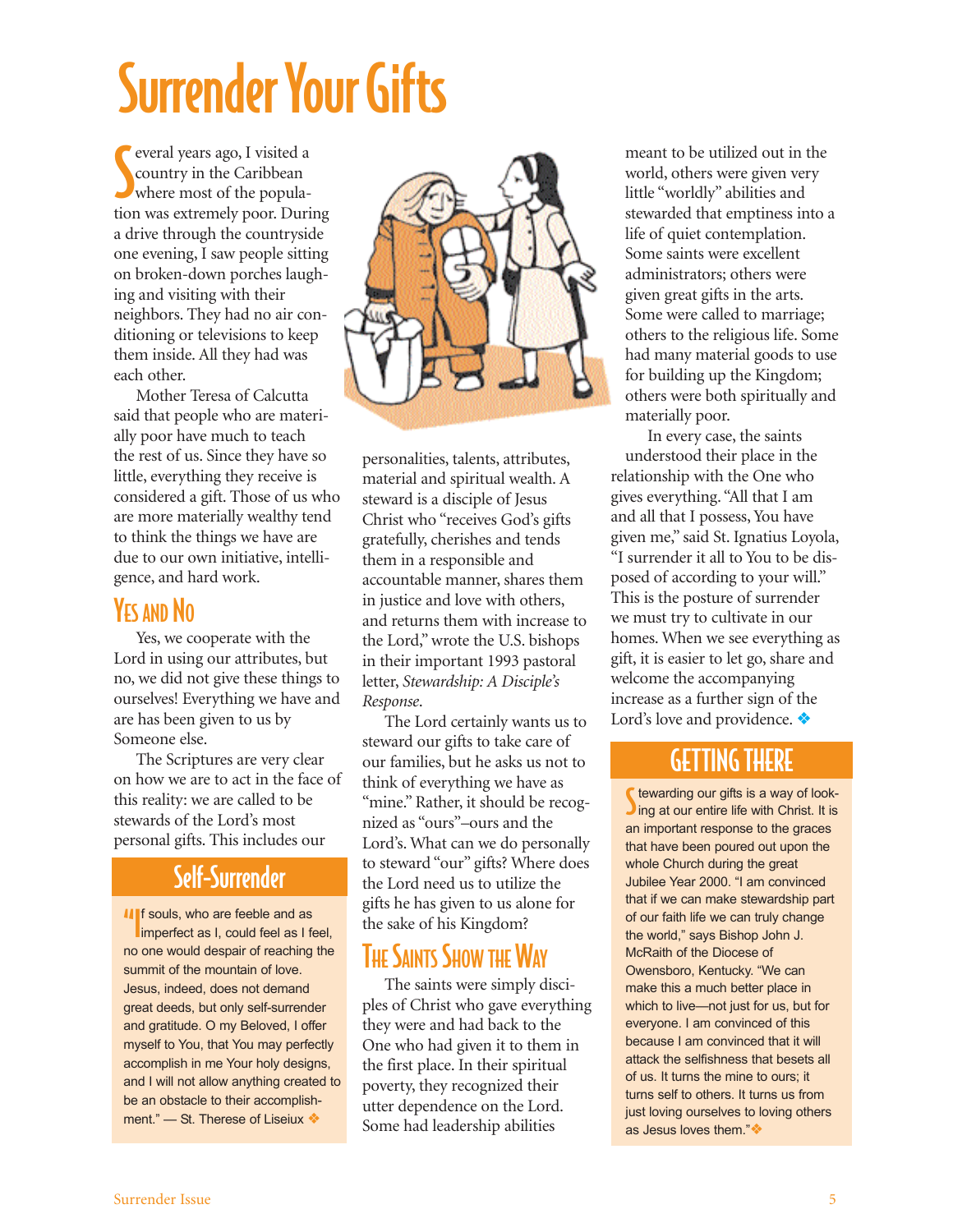

# Surrender Dorothy!

or some Catholics, fully<br>surrendering to the Chu<br>teachings is a hostile sur surrendering to the Church's teachings is a hostile surrender. Like poor Dorothy in the Wizard of Oz, it is a surrender that appears to take away our freedom, as we are asked to obey, not the Wicked Witch of the West, but an unknown and equally unattractive (for many) teaching body called the Magisterium!

It is easy to fully surrender to Someone you love, but what about a surrender when you don't love who you see! This is a reasonable stance. Many Catholics look at the Magisterium as a group of flawed individuals who couldn't possibly understand the real difficulties of their lives. So, they reject the Church's teachings out of hand, but do nothing to get to know her better. They do not read, pursue or explore her truth. Consequently, they fail to recognize her interior union with the One who gives her life.

In his beautiful encyclical, *Faith and Reason*, Pope John Paul II offers St. Thomas as an example of someone who understood the fullness of human freedom so necessary for our surrender to the Risen Christ. The Scripture tells us that, "Thomas, called Didymus, one of the Twelve, was not with them when Jesus came" (Jn 20:24).

#### **GETTING THERE**

The internet provides easy access to documents that explain the Church's teachings. If The internet provides easy access to docuthere is an aspect of life in the Church that you have dismissed, seek out the full truth. Visit www.vatican.va. Or try the document library at the Eternal Word Television Network web site, www.ewtn.com.❖

When told by the others that they had seen the Risen Lord, Thomas refused to believe without experiencing this Presence himself. He needed more proof than just the testimony of his friends. His faith needed to be based on reason. Although the witness of another is often the first way the Lord introduces himself to us, our faith cannot be sustained unless we recognize his Presence ourselves through our own experience.

"The Magisterium's intention has always been to show how Saint Thomas is an authentic model for all who seek the truth," writes the Pope. "In his thinking, the demands of reason and the power of faith found the most elevated synthesis ever attained by human thought, for he could defend the radical newness introduced by Revelation without ever demeaning the venture proper to reason" *(Faith and Reason, #78)*.

#### RADICAL NEWNESS

People who dismiss the "radical newness" of the Church's teachings usually have not fully explored the reasons why the Church asks us to live in a certain way. Family planning is a perfect example. Many Catholics see the teachings against contraception as unreasonable, and fail to explore the matter any further. Following the wisdom of the world, couples go off on their own, taking the Presence of Christ out of the most intimate aspect of their marriages. Yet, in rejecting the Church teach-

ings because of faith alone, they also reject reason. They fail to acknowledge the evidence around them of disharmony between spouses, health problems, thwarted families, rampant materialism and many more real effects. Fifty percent of the marriages in the United States end in divorce, compared to only 3% of Catholic marriages that follow the Church's sexual teachings. Something "radically new" is going on here! Yet, few Catholics are willing to surrender to a way of life they find suspect.

A full surrender to all the teachings of the Church is a risk that can only be sustained in community. This is why the Church urges us to live our life with others who have "seen the Lord" at work in their lives. The parish is the place where we can help one another surrender in love to the gift of God offered in the Magisterium. Who else can help us pursue this risky surrender?

The Pope offers the Blessed Mother as the best advocate on our path to the truth about the fullness of human life with her Son. "Mary is totally dependent upon God and completely directed toward him, and at the side of her Son," he says. Therefore, "she is the most perfect image of freedom and of the liberation of humanity and of the universe." *(Mother of the Redeemer #37)*. Following the Church's teachings brings us into the extraordinary mystery of divine love. Pursue it! Utilize both faith and reason in your surrender to this amazing life. ❖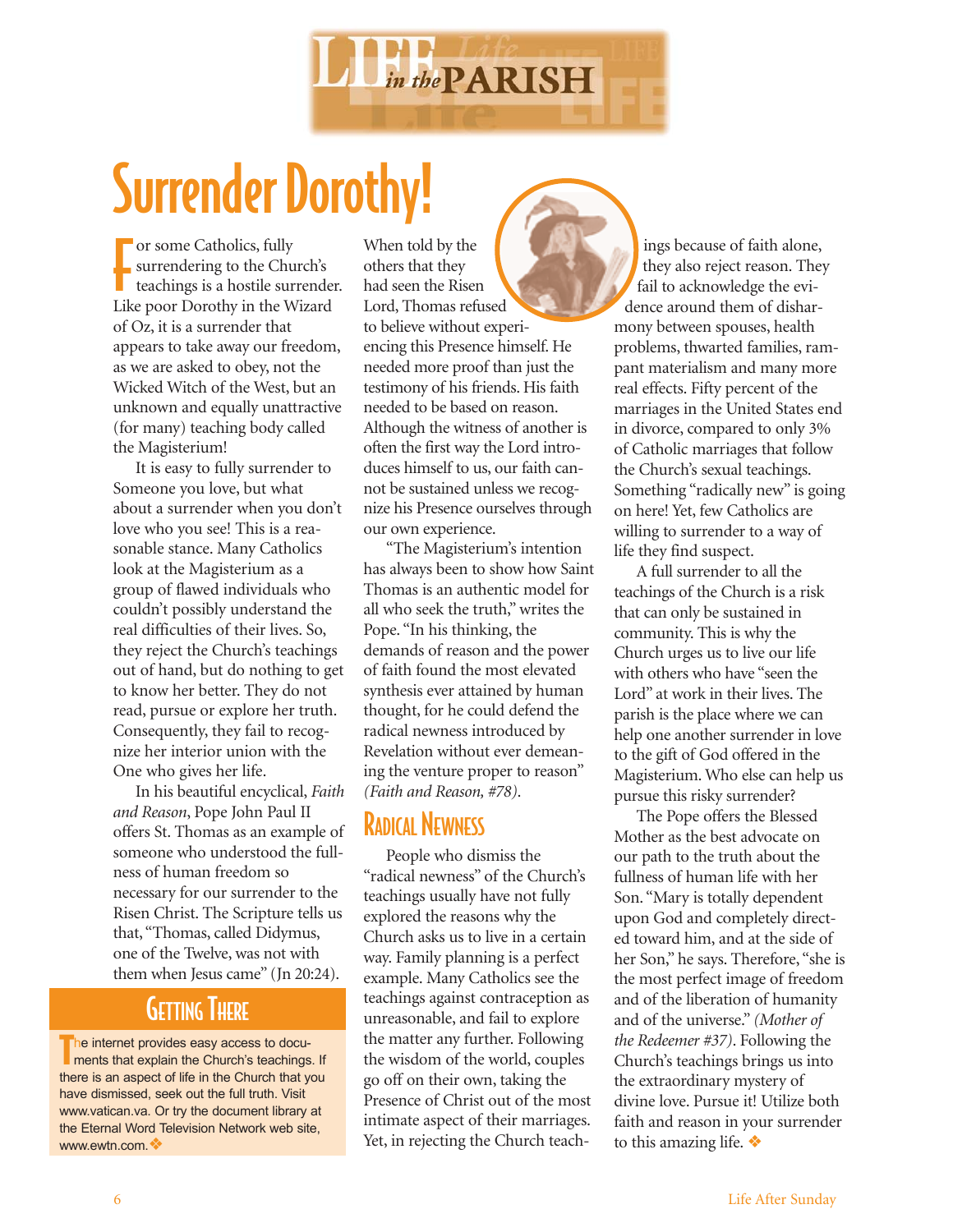

# Surrender Your Agenda

Many people in the world and deeply unhappy and they don't know why: "By the two girlfriend and I broke up, I any people in the world are deeply unhappy and they don't know why: "By the time had concluded that the problem wasn't just sex, or high-pressure careers, or guilt, or the takeout food cartons in the fridge, or the boredom inherent in serial monogamy," wrote David Samuels in a recent *New York Times Magazine* story. "Our inability to imagine a future together was not ours alone. It was a symptom of a

larger fracture or collapse, involving however many hundreds of thousands of people in their 20s and early 30s who seemed to lack any sense of necessary connection to anything larger than their own narrowly personal aims and preoccupations."

The author went on to beautifully explore all the reasons for his own lack of genuine happiness, but he could not suggest a remedy. He did, however, make one chilling

observation: "What is so new and radical about the present epidemic of selfishness is how widely, and unthinkingly, it is shared."

## **SHARE YOUR HAPPINESS**

This is not the true radical newness of a life with Christ in his Church, but of a sad and lonely world. Through our life with

Christ in his Church, we have recognized how our own surrender (even if it's still only partial) brings peace, security and joy to the human heart. We have seen that we are happier than the people around us who refuse to give their lives to him. How can we bring them this life?

In your surrender, allow the Lord to use you as his instrument to introduce himself to other people who do not know him. How do you do this? Surrender



to his plans. It is not up to you! Rather, in your surrender to Christ, attentively watch the events, expressions and postures of the people you meet out in the world and you will recognize how he wants you to proceed.

Free surrender is always about love. Our surrender to Christ allows us to approach each person with love. People who are misguided—even those who are notoriously persecuting the Church—must be offered Christ's most passionate love.

Surrender your own agenda for how this will happen and watch to see how he will move you and others you encounter out in the world toward him. "No one lives in the Church for the purpose of self-develop-

## "LET GO"

**ff** If Jesus knew anything about **his heavenly Father, he surely** knew that he held all things in being. Jesus constantly heralded the Father's supreme power and proclaimed him Lord of heaven and earth. I'm sure he never did, but it is not sacrilegious to imagine Jesus singing about his Father: 'He's got the whole world in his hands.' Because Jesus knew the truth and he tried to convince people of

its value in their lives. That is the meaning of Jesus' sermon about Divine Providence, about lilies in the field, or birds in the air, or the hairs on our head. He was telling us that God the Father controls all things, he 'holds them in being' as scripture tells us.

"His is the power and the wisdom that back-up our seemingly feeble efforts. It's his world. He controls everything in it. All things rest within his gentle loving hands. If we work with him in faith and trust, good things will happen. With God, all things are possible.

"So let us not despair because the task seems difficult or the road is long. We are in his hands. The problem is in his hands. The means are in his hands. The solution is in his hands. Our whole little world is in his hands. If only we could truly believe this. If only we could learn to trust more, to believe more, to 'let go' more." — Fr. Robert Mordino, Our Lady of Mattaponi Retreat Center, Upper Marlboro, Maryland ❖

ment," observed 20th century mystic Adrienne von Speyr. "It is the Lord who unfolds Himself in him and makes use of his personality as an instrument for realizing His plans." ❖